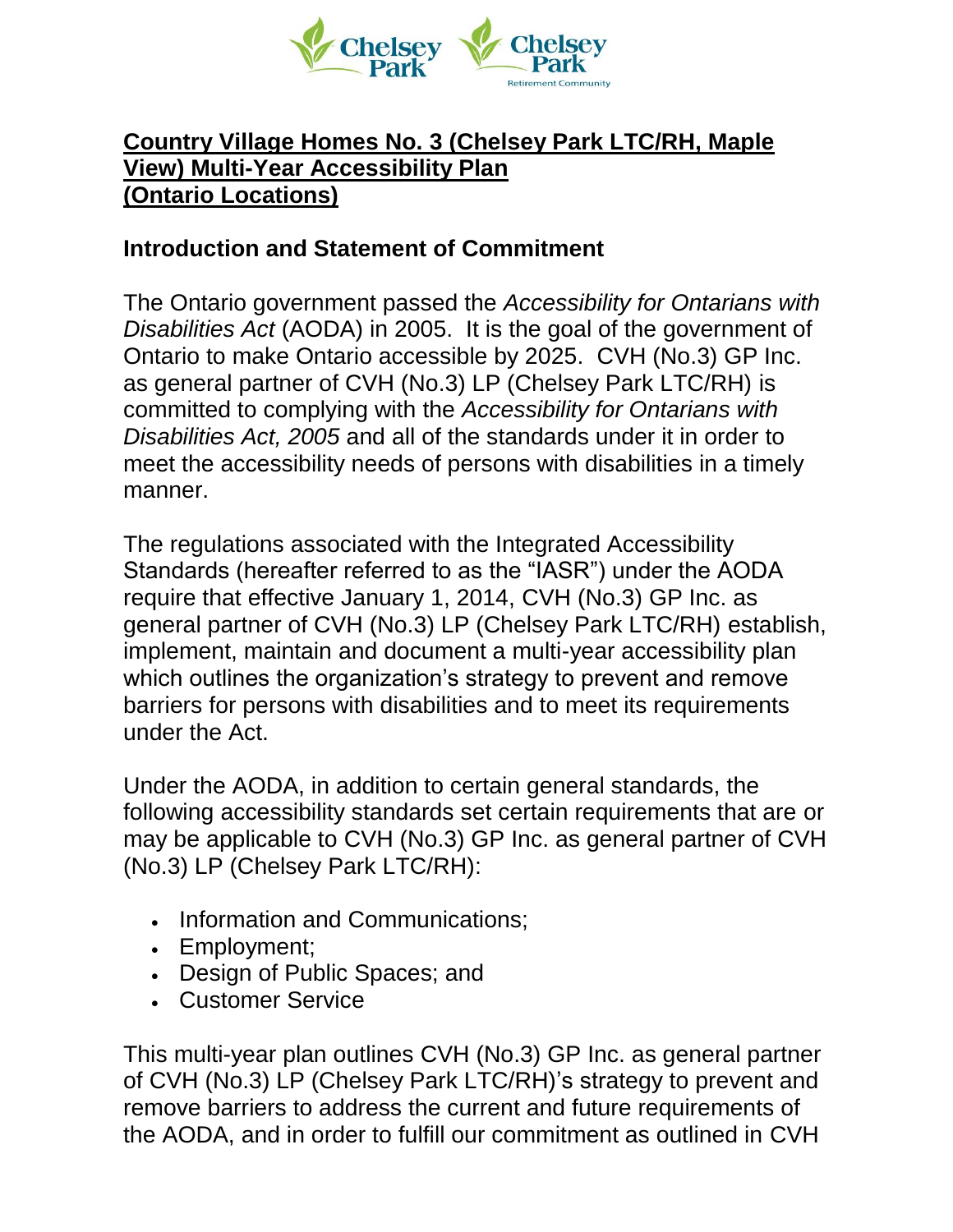

(No.3) GP Inc. as general partner of CVH (No.3) LP (Chelsey Park LTC/RH)'s Accessibility Policies.

Unless otherwise noted, this Accessibility Plan applies to CVH (No.3) GP Inc. as general partner of CVH (No.3) LP (Chelsey Park LTC/RH)'s Ontario locations.

In accordance with the requirements set out in the IASR, CVH (No.3) GP Inc. as general partner of CVH (No.3) LP (Chelsey Park LTC/RH) will:

- Post this plan on its website [\(http://chelseyparkltc.ca/;](http://chelseyparkltc.ca/) http://chelseyparkrh.ca/);
- Provide this plan in an accessible format, upon request; and
- Review and update this plan at least once every five years

## **Overview**

Integrated Accessibility Standards Regulations

- 1. Emergency Procedure, Plans or Public Safety Information
- 2. Workplace Emergency Response Information
- 3. Training
- 4. Information and Communication Standards
	- a. Feedback, Accessible Formats and Communication **Supports**
	- b. Accessible Websites and Web Content
- 5. Employment Standards
	- a. Recruitment
	- b. Informing Employees of Supports
	- c. Documented Individual Accommodation Plans/Return to Work Process
	- d. Performance Management, Career Development and Redeployment
- 6. Design of Public Spaces
- 7. Customer Service
	- a. Establishment of Policies
	- b. Use of Service Animals and Support Persons
	- c. Notice of Temporary Disruptions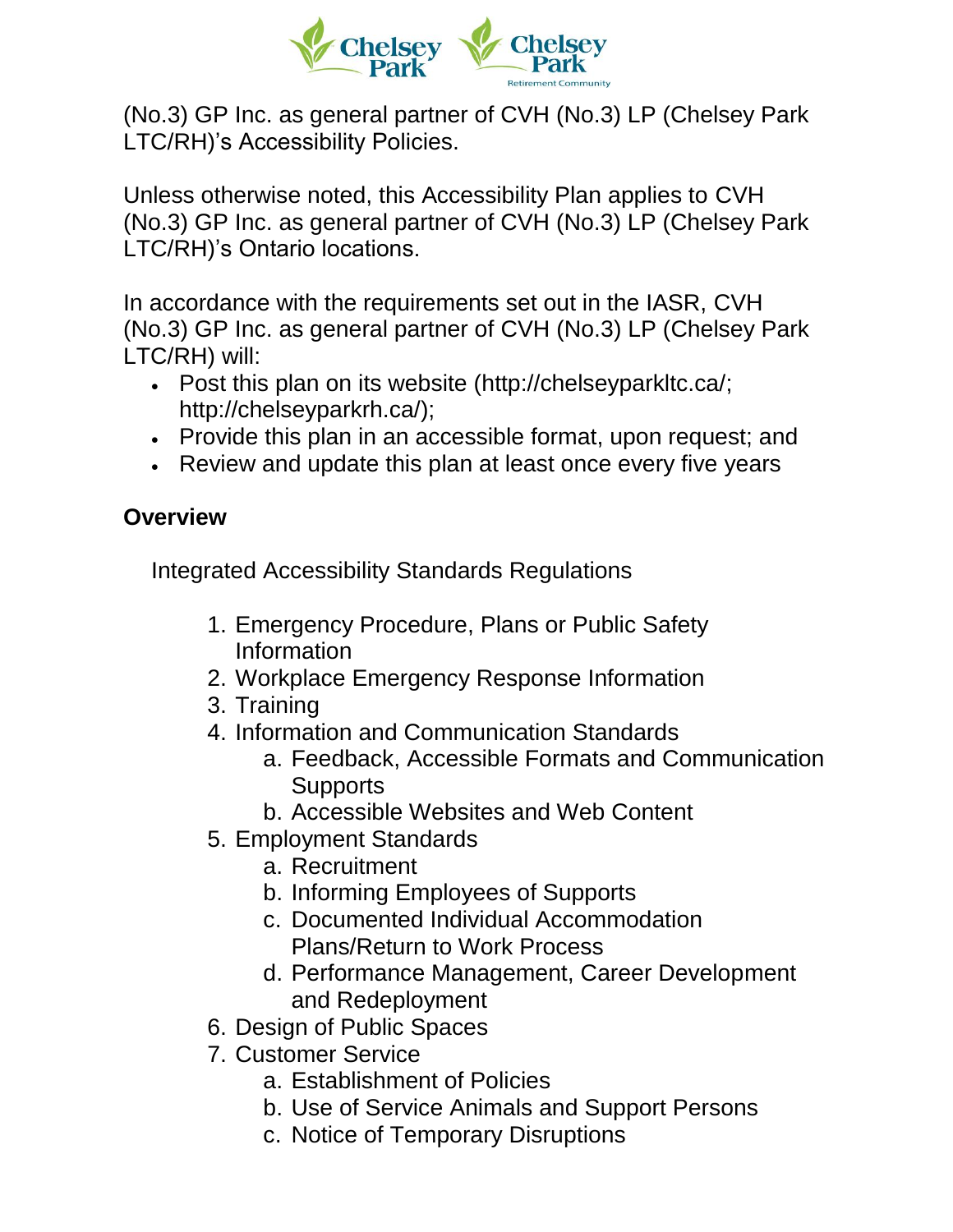

- d. Training of Staff
- e. Feedback Process
- f. Format of Documents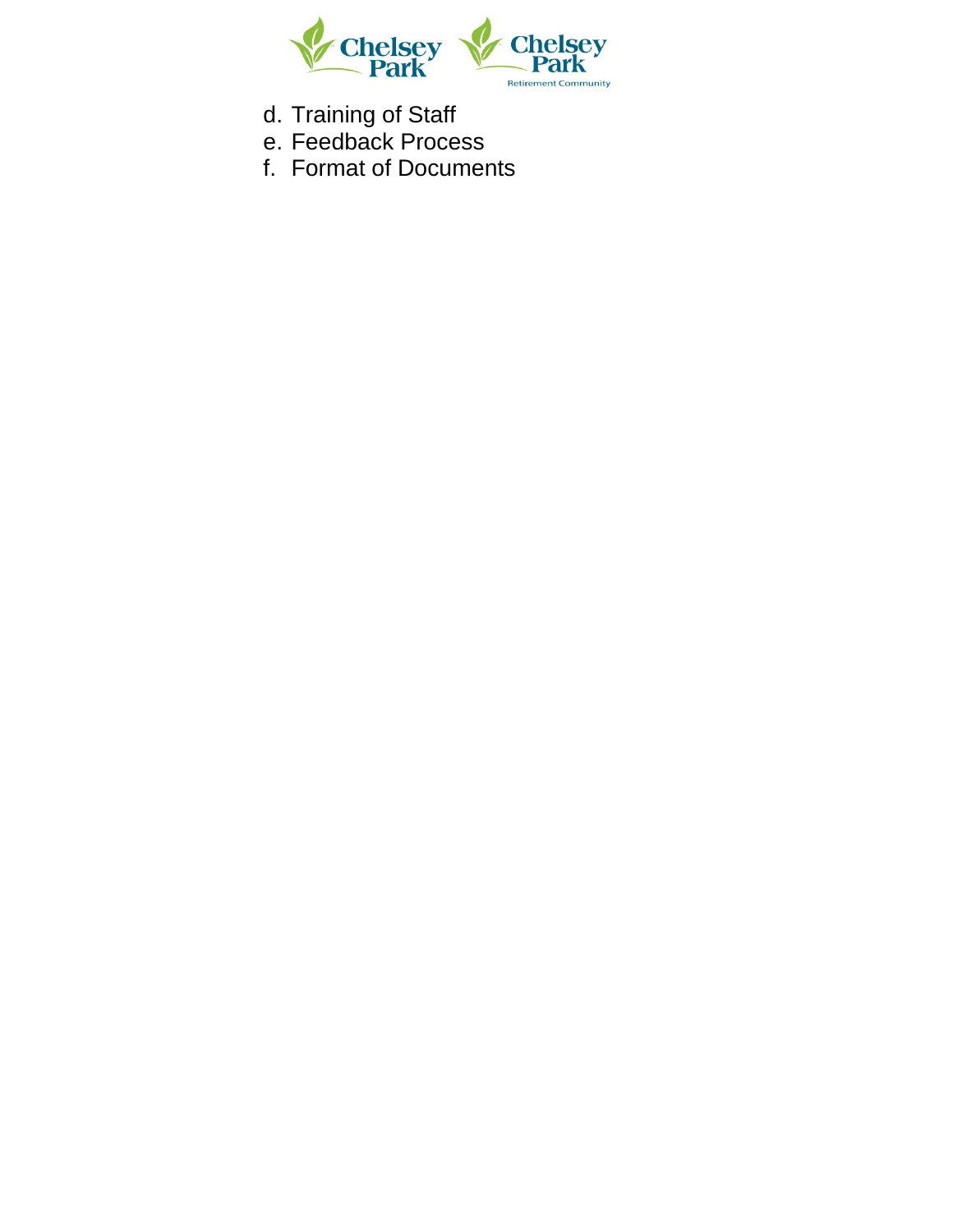# **Integrated Accessibility Standards Regulation**

### **1. Emergency Procedure, Plans or Public Safety Information**

### **Commitment:**

CVH (No.3) GP Inc. as general partner of CVH (No.3) LP (Chelsey Park LTC/RH) is committed to complying with the provisions of the AODA in respect of this requirement, with the objective of making our company premises safer for persons with disabilities during emergency circumstances.

# **Action Taken:**

The following measures were implemented by CVH (No.3) GP Inc. as general partner of CVH (No.3) LP (Chelsey Park LTC/RH) effective January 1, 2012:

• Emergency procedures, plans and public safety information that are prepared by CVH (No.3) GP Inc. as general partner of CVH (No.3) LP (Chelsey Park LTC/RH) and made available to the public, will be made available in an accessible format or with appropriate communication supports, as soon as practicable, upon request;

#### **Required compliance date: January 1, 2012 Status: Completed.**

# **2. Workplace Emergency Response Information**

## **Commitment:**

Where CVH (No.3) GP Inc. as general partner of CVH (No.3) LP (Chelsey Park LTC/RH) is aware that an employee has a disability and that there is a need for accommodation, individualized workplace emergency response information will be provided to the employee as soon as practicable if such information is necessary given the nature of the employee's disability.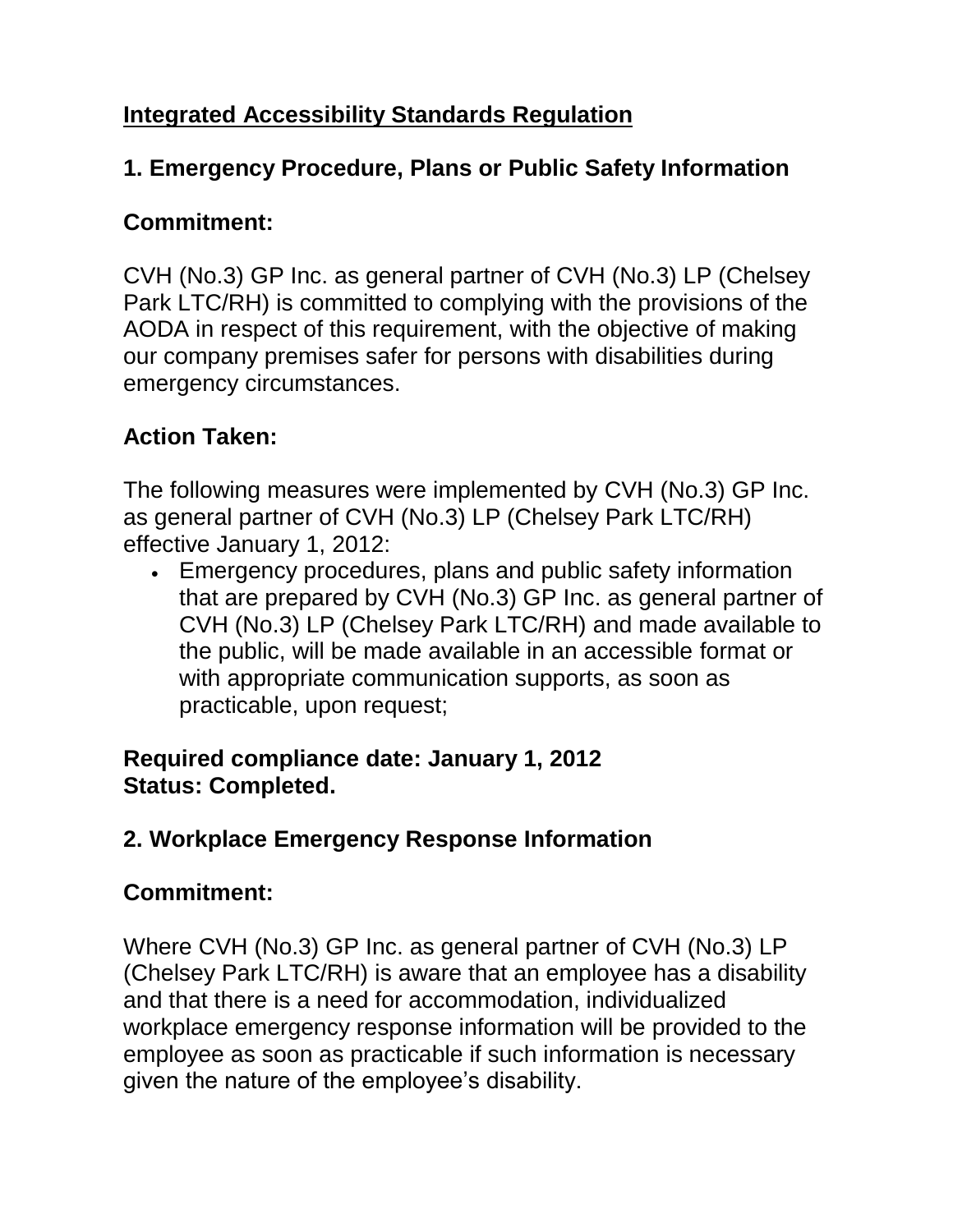# **Action Taken:**

The following measures were implemented by CVH (No.3) GP Inc. as general partner of CVH (No.3) LP (Chelsey Park LTC/RH) effective January 1, 2012:

- Where the organization becomes aware of the need to accommodate an employee's disability, and if the employee's disability is such that the individualized emergency response information is necessary, CVH (No.3) GP Inc. as general partner of CVH (No.3) LP (Chelsey Park LTC/RH) will provide individualized workplace emergency response information to the employee with the disability as soon as practicable after it becomes aware of the need.
- If an employee who receives individualized workplace emergency response information requires assistance, with the employee's consent, CVH (No.3) GP Inc. as general partner of CVH (No.3) LP (Chelsey Park LTC/RH) will provide the workplace emergency response information to the person designated by the organization to provide assistance to the employee.
- CVH (No.3) GP Inc. as general partner of CVH (No.3) LP (Chelsey Park LTC/RH) will review the individualized workplace emergency response information when:
	- the employee moves to a different location in the organization;
	- the employee's overall accommodations needs or plans are reviewed; and/or
	- CVH (No.3) GP Inc. as general partner of CVH (No.3) LP (Chelsey Park LTC/RH) reviews its general emergency response policies.

#### **Required compliance date: January 1, 2012 Status: Completed and acknowledged.**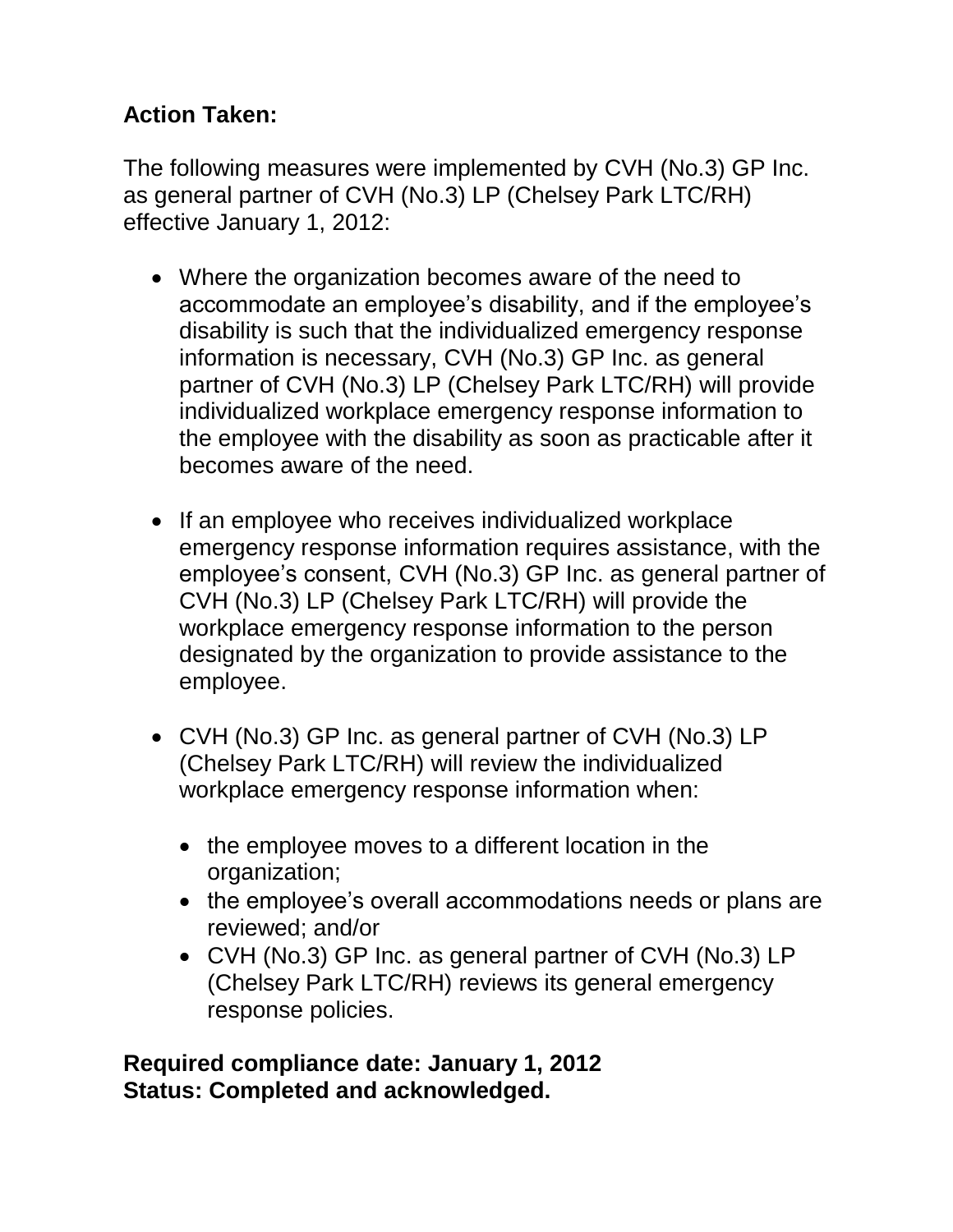# **3. Accessibility Policies and Multi-Year Accessibility Plan**

### **Commitment:**

The organization commits to making its policy documents publicly available, and will provide them in an accessible format upon request.

The organization will:

- Establish, implement, maintain and document a multi-year accessibility plan, which outlines the organization's strategy to prevent and remove barriers and meet its requirements under this Regulation;
- Post the accessibility plan on our website and provide the plan in an accessible format upon request; and
- Review and update the accessibility plan at least once every five years.

#### **Required Compliance Date: January 1, 2014 Status: Completed and acknowledged.**

## **4. Self-Service Kiosks (Effective January 1, 2014)**

## **Commitment:**

The organization will have regard to accessibility for persons with disabilities when designing, procuring or acquiring self-service kiosks.

### **Required Compliance Date: January 1, 2014 Status: Acknowledged.**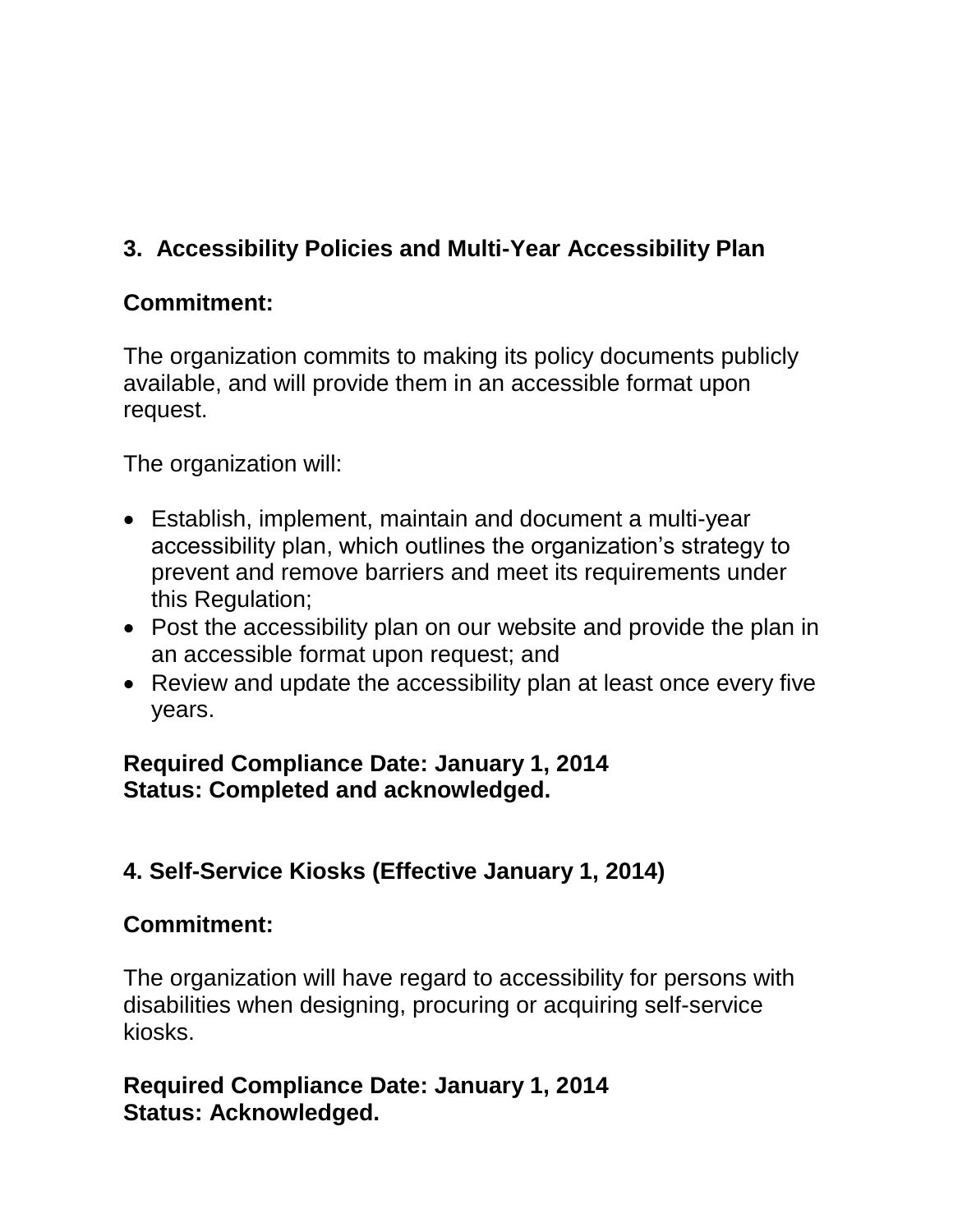# **5. Training**

# **Commitment:**

CVH (No.3) GP Inc. as general partner of CVH (No.3) LP (Chelsey Park LTC/RH) is committed to implementing a process to ensure that all employees, volunteers, and all other persons who provide goods, services and facilities on CVH (No.3) GP Inc. as general partner of CVH (No.3) LP (Chelsey Park LTC/RH)'s behalf, and persons participating in the development and approval of CVH (No.3) GP Inc. as general partner of CVH (No.3) LP (Chelsey Park LTC/RH)'s policies, are provided with appropriate training on the requirements of the IASR and on the Ontario Human Rights Code as it pertains to persons with disabilities, and are provided with such training as soon as practicable.

# **Actions Taken:**

In accordance with the IASR, CVH (No.3) GP Inc. as general partner of CVH (No.3) LP (Chelsey Park LTC/RH):

- Developed and provided the appropriate training on the requirements of the IASR and on the Ontario Human Rights Code as it pertains to persons with disabilities, to employees, volunteers, third-party contractors who provide goods, services and facilities on CVH (No.3) GP Inc. as general partner of CVH (No.3) LP (Chelsey Park LTC/RH)'s behalf, and persons participating in the development and approval of the CVH (No.3) GP Inc. as general partner of CVH (No.3) LP (Chelsey Park LTC/RH)'s policies;
- Provided the training referenced above as soon as was practicable;
- Kept and maintains a record of the training provided, including the dates that the training was provided and the number of individuals to whom it was provided;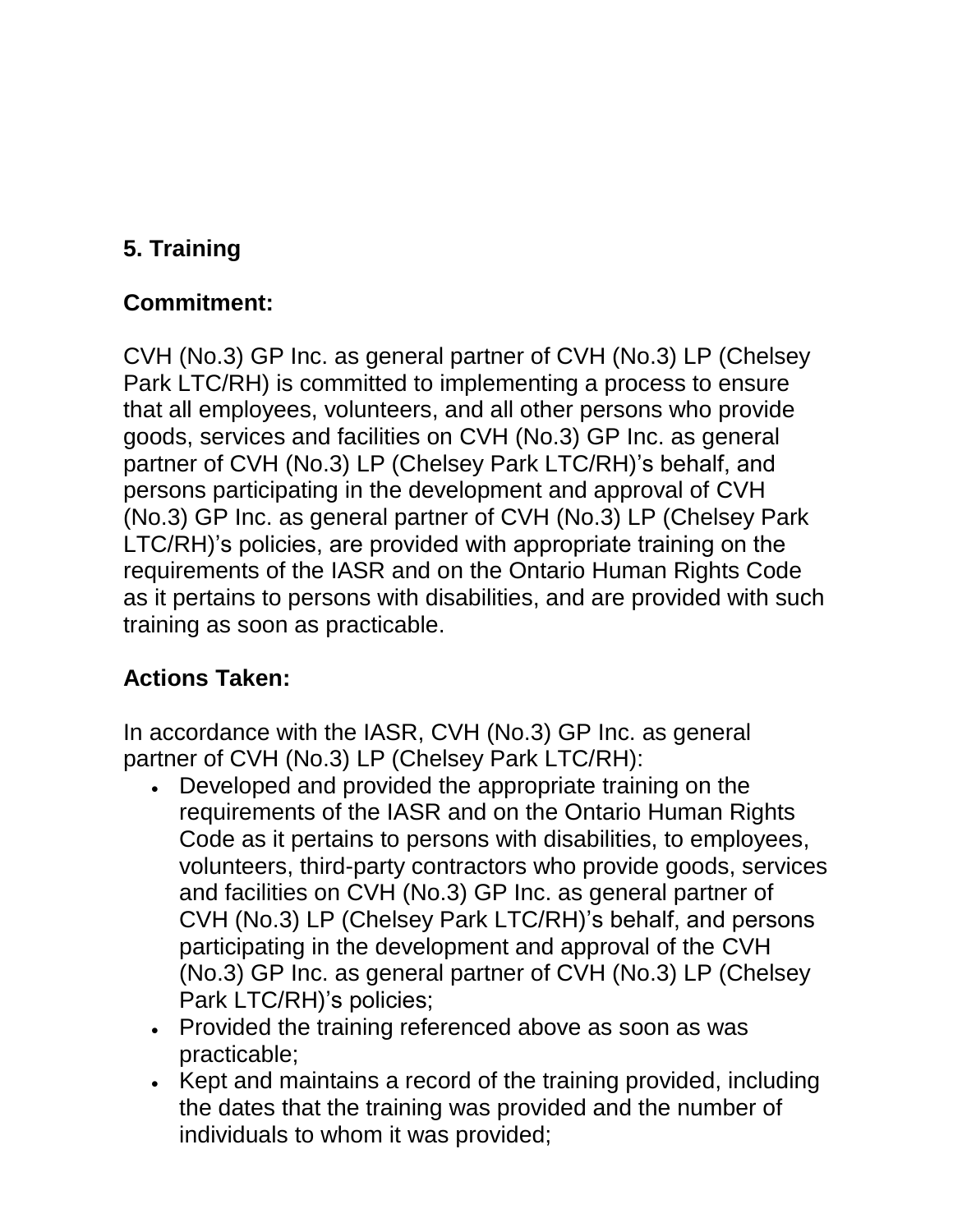• Will ensure that training is provided on any changes to the prescribed policies on an ongoing basis.

# **Required compliance date: January 1, 2015, Updated: July 1, 2016**

**Status: Completed and acknowledged.**

# **6. Information and Communication Standards**

### **Commitment:**

CVH (No.3) GP Inc. as general partner of CVH (No.3) LP (Chelsey Park LTC/RH) is committed to complying with the provisions of the AODA in respect of this requirement, with the objective of making applicable company information and communications accessible to persons with disabilities.

### **(i) Feedback, Accessible Formats and Communication Supports**

## **Action/Planned Action:**

In accordance with the IASR, CVH (No.3) GP Inc. as general partner of CVH (No.3) LP (Chelsey Park LTC/RH) will:

- Ensure that feedback processes are accessible to persons with disabilities by providing or arranging for the provision of accessible formats and communications supports, upon request. The organization will notify the public about the availability of accessible formats and communication supports.
- Except as otherwise provided for under the IASR, provide or arrange for the provision of accessible formats and communication supports upon request for persons with disabilities in a timely manner that takes into account the person's accessibility needs.
- Consult with the person making the request in determining the suitability of an accessible format or communication support.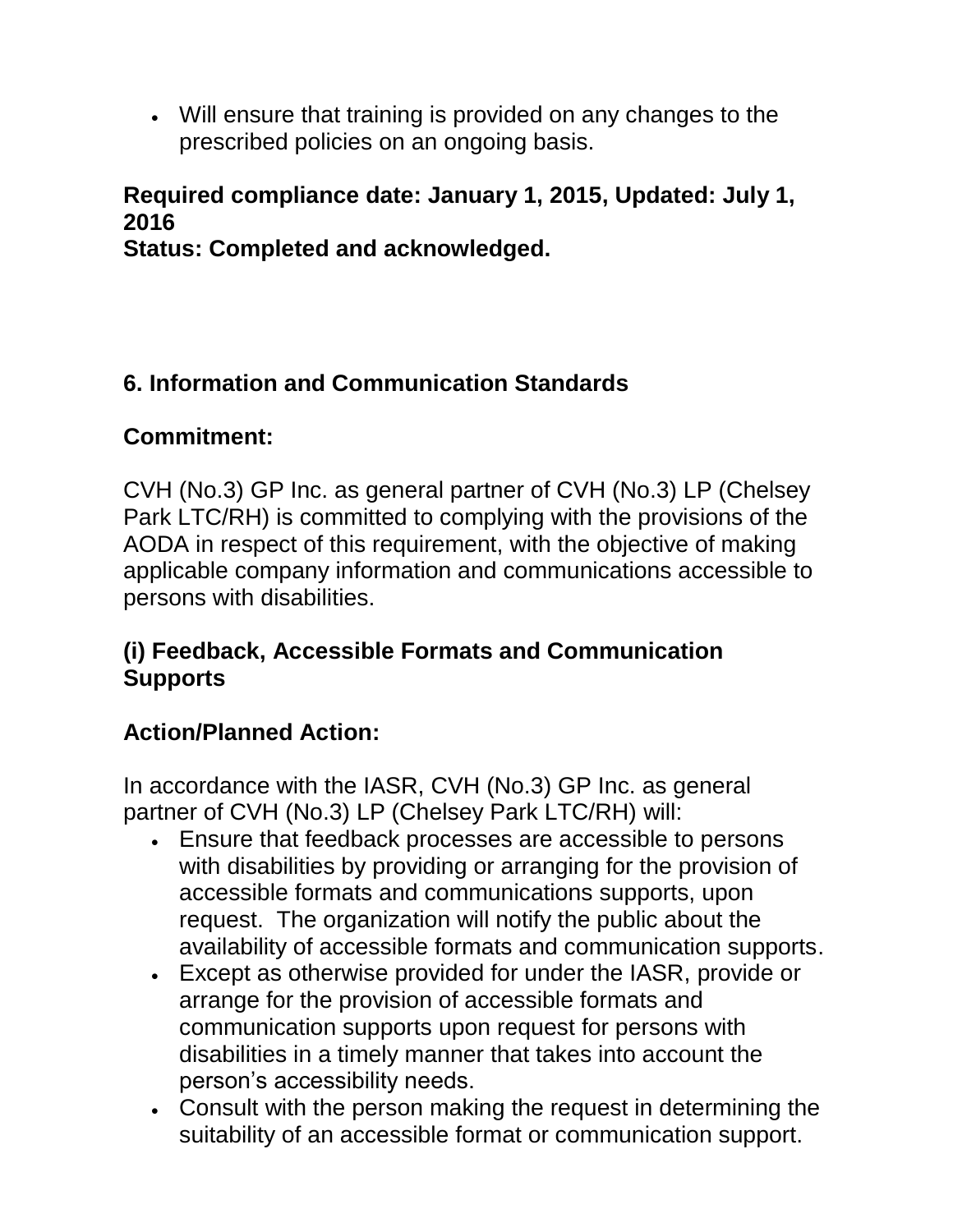• Notify the public about the availability of accessible formats and communication supports.

### **Required compliance dates:**

**January 1, 2015 – Feedback-related provisions Status: Completed.**

**January 1, 2016 – Accessible Formats & Communication Supports-related Status: Completed.**

# **(ii) Accessible Websites and Web Content**

### **Planned Action:**

In accordance with the IASR, CVH (No.3) GP Inc. as general partner of CVH (No.3) LP (Chelsey Park LTC/RH) will ensure that CVH (No.3) GP Inc. as general partner of CVH (No.3) LP (Chelsey Park LTC/RH)'s public websites and online content conform with the World Wide Web Consortium Web Content Accessibility Guidelines (WCAG) 2.0, Level A (new websites and online content) by January 1, 2014, to Level AA for all content by January 1, 2021.

**Required compliance date: January 1, 2014 – WCAG 2.0 Level A – new Internet websites and web content, January 1, 2021 – WCG 2.0 Level AA – all Internet websites and web content, except for exclusions set out in the IASR.** 

**Status: Level A – Completed and acknowledged. Level AA – In process.**

**7. Employment Standards (also see "2. Workplace Emergency Response Information" above)**

**(i) Recruitment**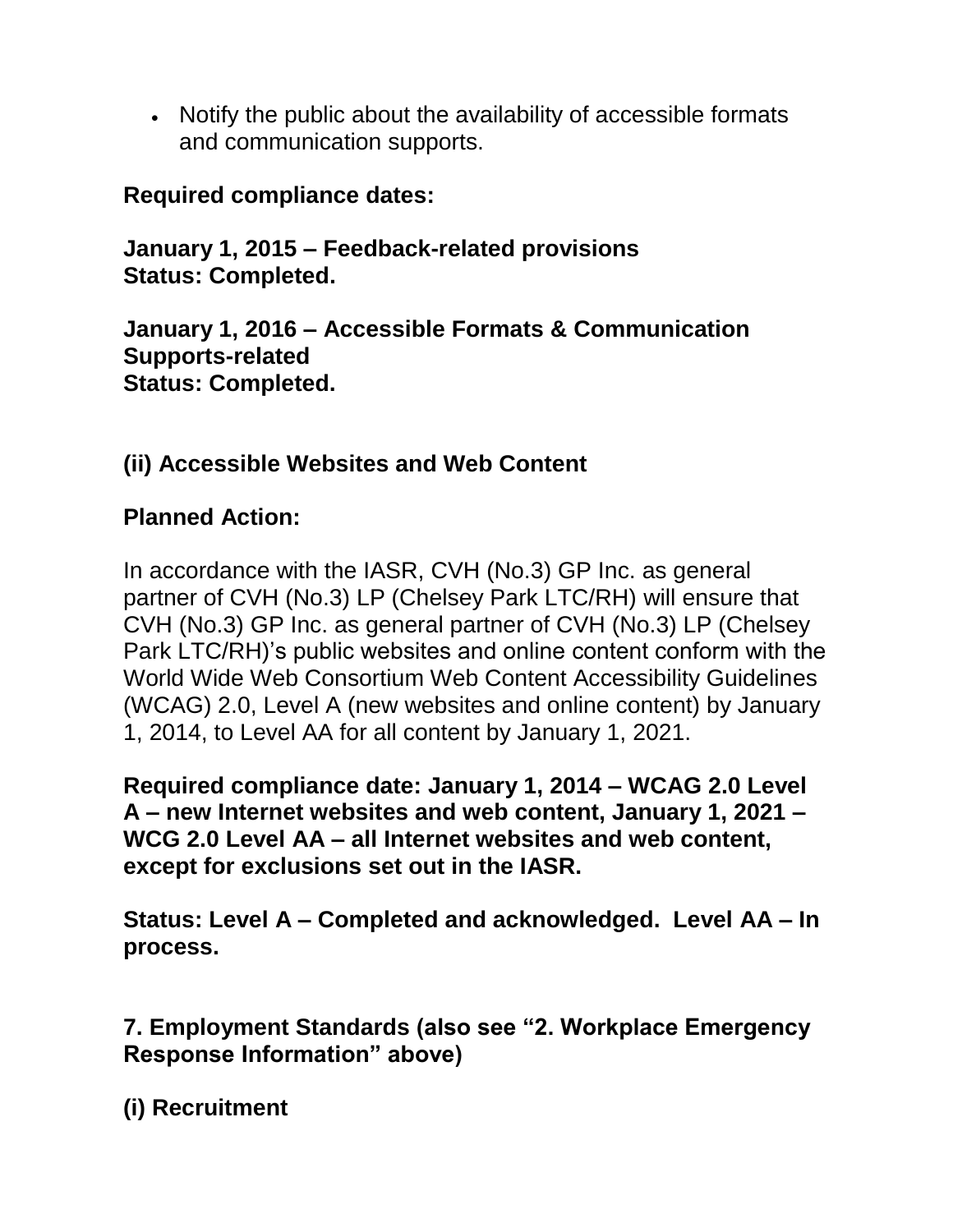# **Commitment:**

CVH (No.3) GP Inc. as general partner of CVH (No.3) LP (Chelsey Park LTC/RH) is committed to complying with the provisions of the AODA in respect of this requirement, with the objective of making the recruitment process accessible to persons with disabilities.

# **Planned Action:**

In accordance with the IASR, CVH (No.3) GP Inc. as general partner of CVH (No.3) LP (Chelsey Park LTC/RH) will do the following:

#### **Recruitment General**

CVH (No.3) GP Inc. as general partner of CVH (No.3) LP (Chelsey Park LTC/RH) will notify employees and the public of the availability of accommodation for applicants with disabilities in the recruitment process. This will include:

- A review and, as necessary, modification of existing recruitment policies, procedures, processes and templates.
- Specifying that accommodation is available for applicants with disabilities, on CVH (No.3) GP Inc. as general partner of CVH (No.3) LP (Chelsey Park LTC/RH)**'**s website and on job postings.

#### **Recruitment, Assessment and Selection**

CVH (No.3) GP Inc. as general partner of CVH (No.3) LP (Chelsey Park LTC/RH) will notify job applicants, when they are individually selected to participate in an assessment or selection process, that accommodations are available upon request in relation to the materials or processes to be used in the assessment/selection process. This will include:

• A review and, as necessary, modification of existing recruitment policies, procedures, processes and templates;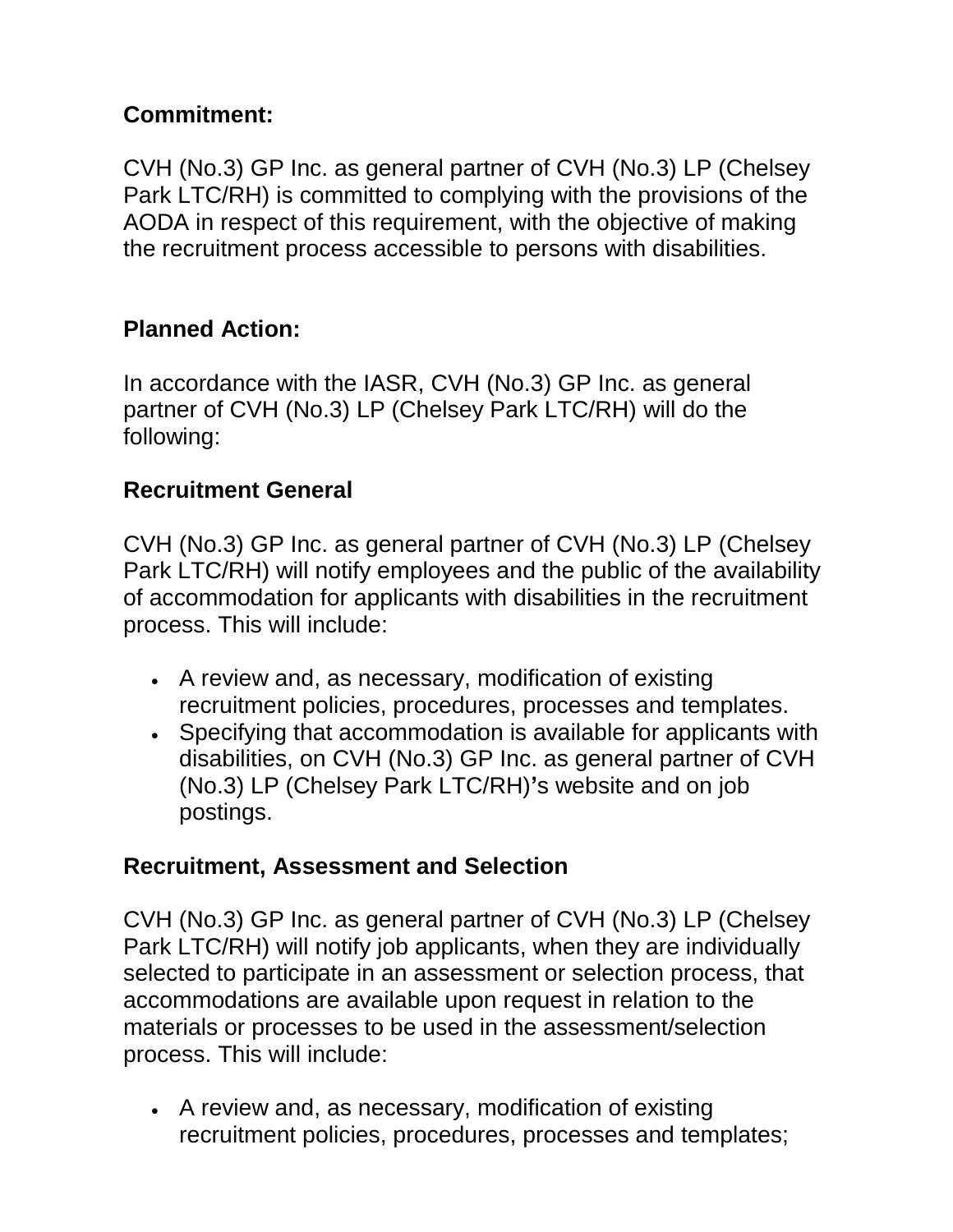- Inclusion of availability of accommodation notice as part of the script in the scheduling of an interview and/or assessment;
- If a selected applicant requests an accommodation, consult with the applicant and arrange for provision of suitable accommodations in a manner that takes into account the applicant's accessibility needs due to disability.

### **Notice to Successful Applicants**

When making offers of employment, CVH (No.3) GP Inc. as general partner of CVH (No.3) LP (Chelsey Park LTC/RH) will notify the successful applicant of its policies for accommodating employees with disabilities. This will include:

- A review and, as necessary, modification of existing recruitment policies, procedures, processes and templates;
- Inclusion of notification of CVH (No.3) GP Inc. as general partner of CVH (No.3) LP (Chelsey Park LTC/RH)'s policies on accommodating employees with disabilities in offer of employment letters.

#### **Required compliance date: January 1, 2016 Status: Completed.**

## **(ii) Employee Supports**

#### **Commitment:**

CVH (No.3) GP Inc. as general partner of CVH (No.3) LP (Chelsey Park LTC/RH) is committed to complying with the provisions of the AODA in respect of this requirement, with the objective of informing employees of available accessibility supports.

#### **Planned Action:**

In accordance with the IASR, CVH (No.3) GP Inc. as general partner of CVH (No.3) LP (Chelsey Park LTC/RH) will: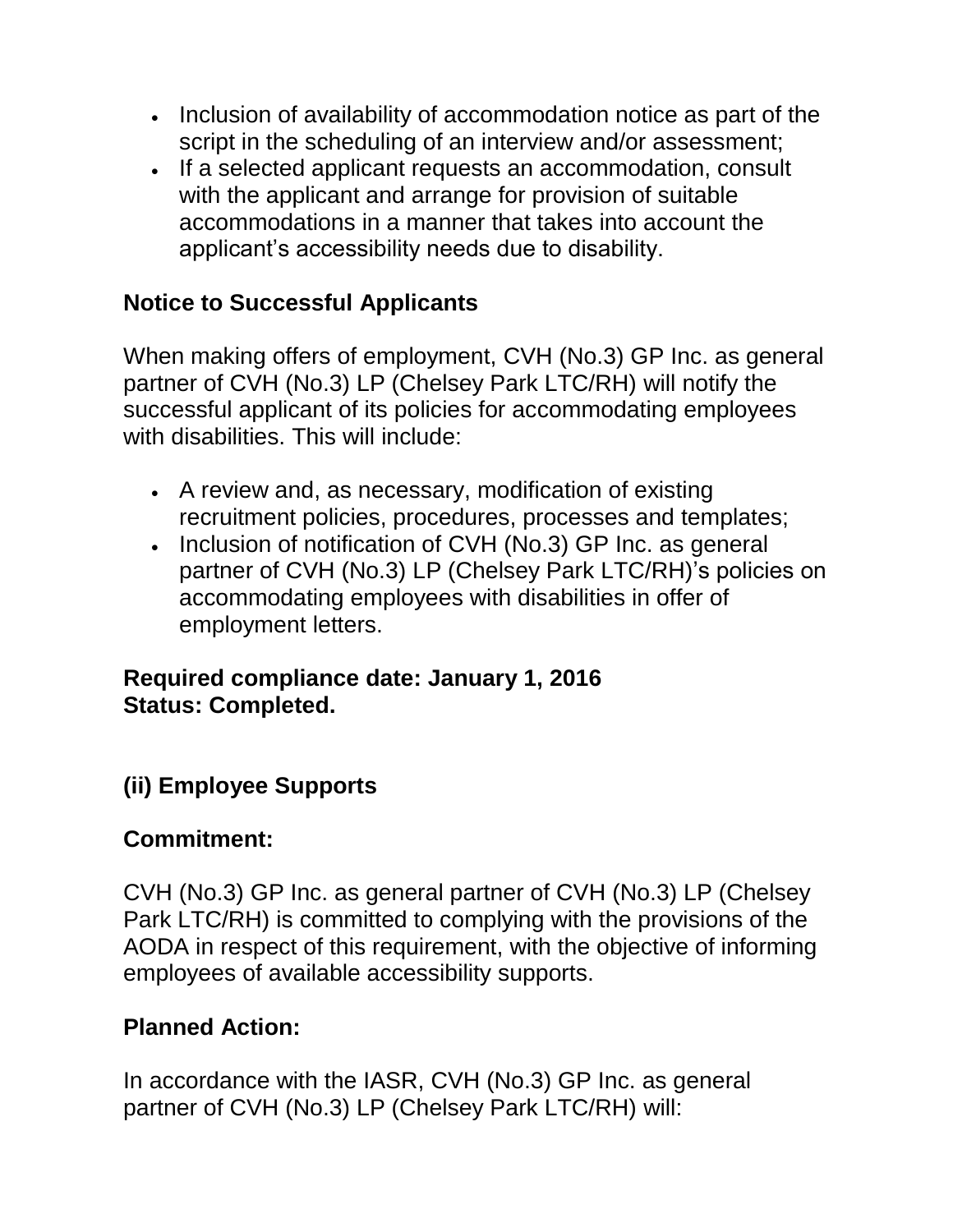- Inform its employees of its policies used to support its employees with disabilities, including, but not limited to, policies on the provision of job accommodations that take into account an employee's accessibility needs due to disability.
- Provide the information required to new employees as soon as practicable after they begin their employment.
- Provide updated information to its employees whenever there is a change to existing policies on the provision of job accommodations that take into account an employee's accessibility needs due to disability.
- Where an employee with a disability requests it, consult with the employee to provide or arrange for the provision of accessible formats and communication supports for:
	- Information that is needed in order to perform the employee's job; and
	- Information that is generally available to employees in the workplace.
	- CVH (No.3) GP Inc. as general partner of CVH (No.3) LP (Chelsey Park LTC/RH) will consult with the employee making the request in determining the suitability of an accessible format or communication support.

#### **Required compliance date: January 1, 2016 Status: Completed.**

#### **c. Documented Individual Accommodation Plans/Return to Work Process**

#### **Commitment:**

CVH (No.3) GP Inc. as general partner of CVH (No.3) LP (Chelsey Park LTC/RH) is committed to complying with the provisions of the AODA in respect of this requirement, with the objective of improving accommodation and return to work processes in the workplace.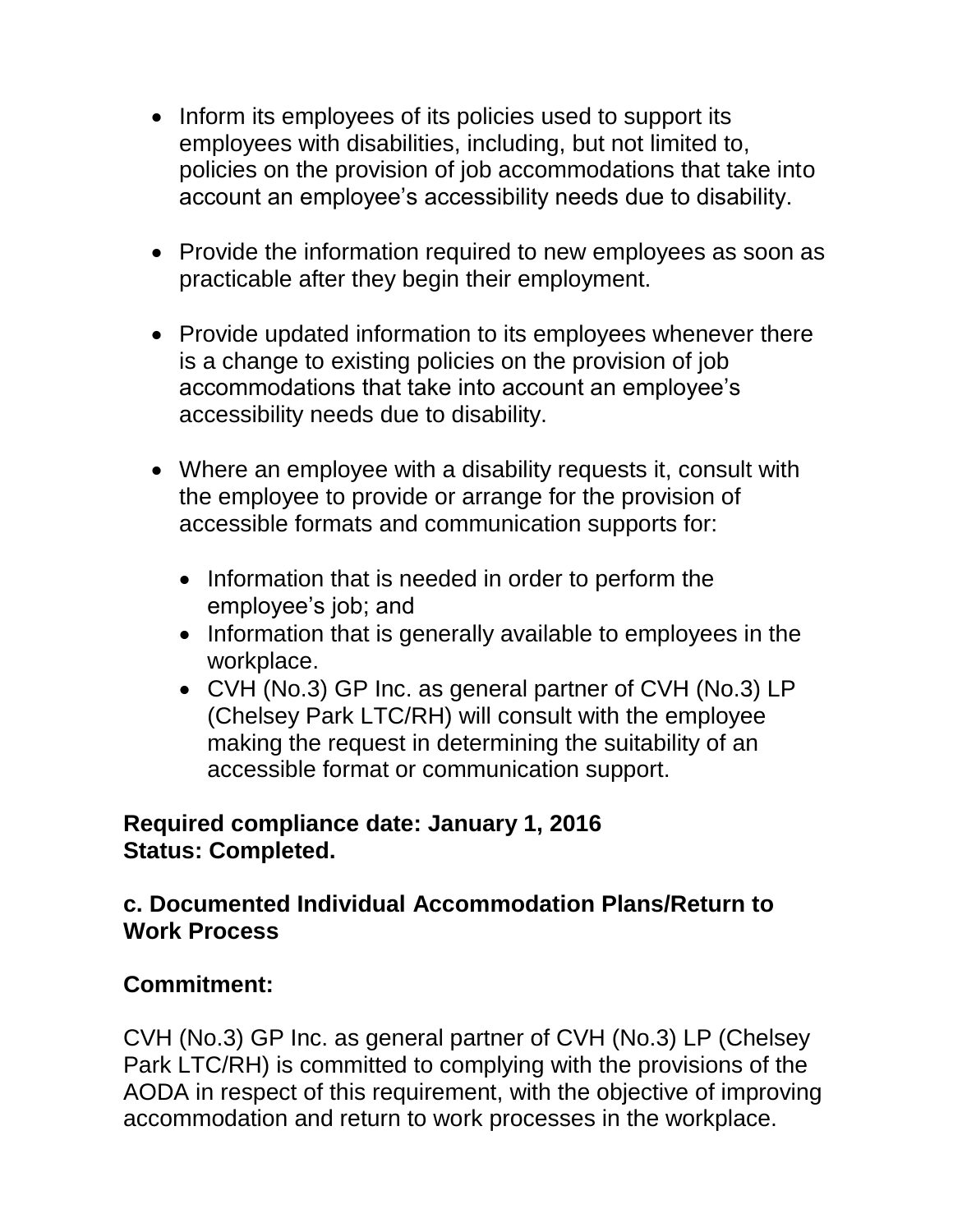## **Planned Action:**

CVH (No.3) GP Inc. as general partner of CVH (No.3) LP (Chelsey Park LTC/RH)'s existing policies will be reviewed to include processes that CVH (No.3) GP Inc. as general partner of CVH (No.3) LP (Chelsey Park LTC/RH) will follow to accommodate an employee with a disability and to facilitate an employee's return to work after absenteeism due to disability.

CVH (No.3) GP Inc. as general partner of CVH (No.3) LP (Chelsey Park LTC/RH) will review and assess the existing policies to ensure that they include a process for the development of documented individual accommodation plans for employees with a disability, if such plans are required.

CVH (No.3) GP Inc. as general partner of CVH (No.3) LP (Chelsey Park LTC/RH) will ensure that the process for the development of documented individual accommodation plans includes the following elements:

- The manner in which an employee requesting accommodation can participate in the development of the individual accommodation plan.
- The means by which the employee is assessed on an individual basis.
- The manner in which CVH (No.3) GP Inc. as general partner of CVH (No.3) LP (Chelsey Park LTC/RH) can request an evaluation by an outside medical or other expert, at CVH (No.3) GP Inc. as general partner of CVH (No.3) LP (Chelsey Park LTC/RH)'s expense, to assist CVH (No.3) GP Inc. as general partner of CVH (No.3) LP (Chelsey Park LTC/RH) in determining if accommodation can be achieved and, if so, how accommodation can be achieved.
- The manner in which the employee can request the participation of a representative from their bargaining agent, where the employee is represented by a bargaining agent, or other representative from the workplace, where the employee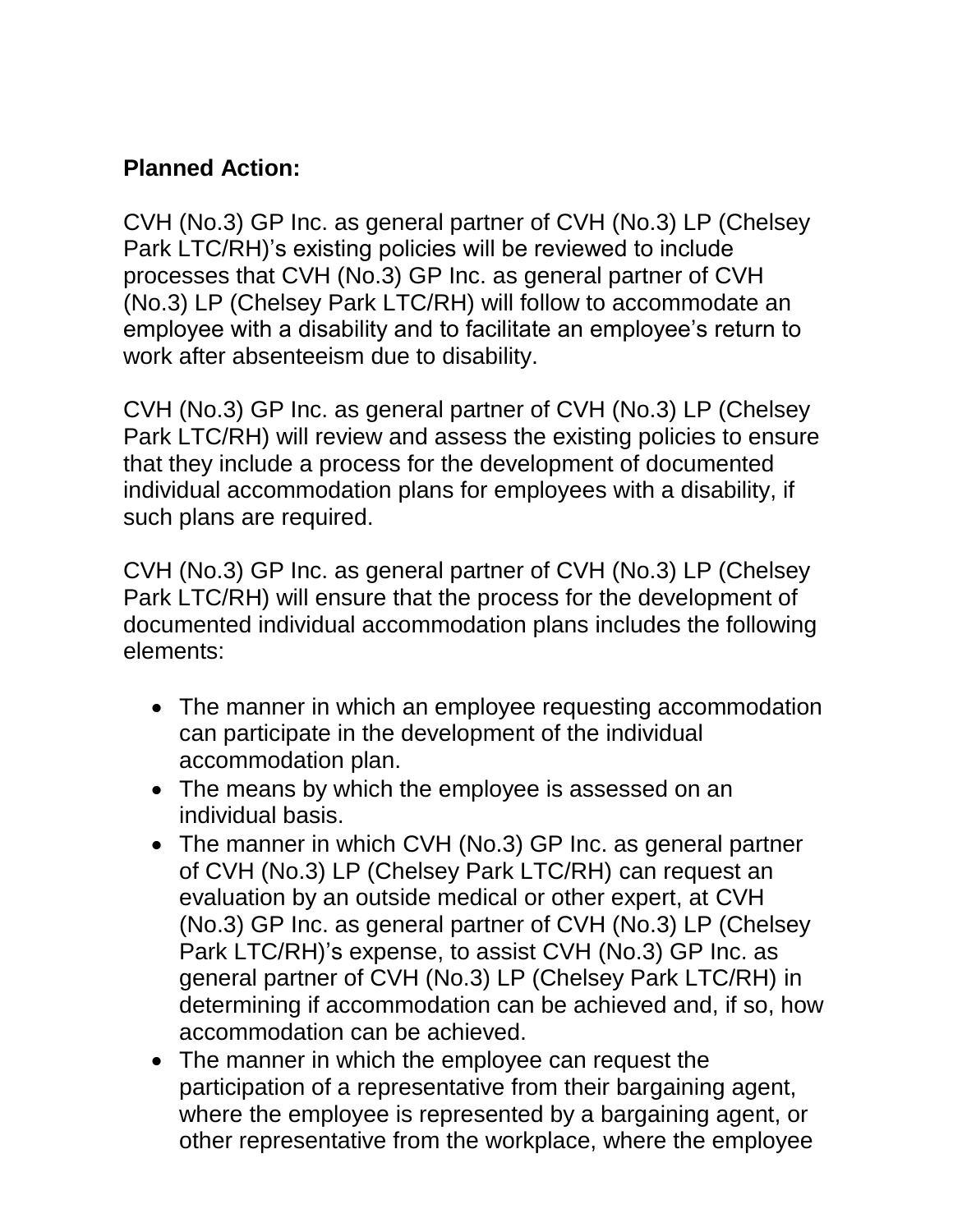is not represented by a bargaining agent, in the development of the accommodation plan.

- The steps taken to protect the privacy of the employee's personal information.
- The frequency with which the individual accommodation plan will be reviewed and updated and the manner in which it will be done.
- If an individual accommodation plan is denied, the manner in which the reasons for the denial will be provided to the employee.
- The means of providing the individual accommodation plan in a format that takes into account the employee's accessibility needs due to disability.

Individual accommodation plans will:

- If requested, include any information regarding accessible formats and communications supports provided, as required in the Standard;
- If required, include individualized workplace emergency response information, as required in the Standard; and
- Identify any other accommodation that is to be provided.

CVH (No.3) GP Inc. as general partner of CVH (No.3) LP (Chelsey Park LTC/RH) will ensure that the return to work process as set out in its existing policies outlines the steps CVH (No.3) GP Inc. as general partner of CVH (No.3) LP (Chelsey Park LTC/RH) will take to facilitate the employee's return to work after a disability-related absence, outlines the development of a written individualized return to work plan for such employees, and requires the use of individual accommodation plans, as discussed above, in the return to work process.

#### **Required compliance date: January 1, 2016 Status: Completed.**

### **d. Performance Management, Career Development and Redeployment**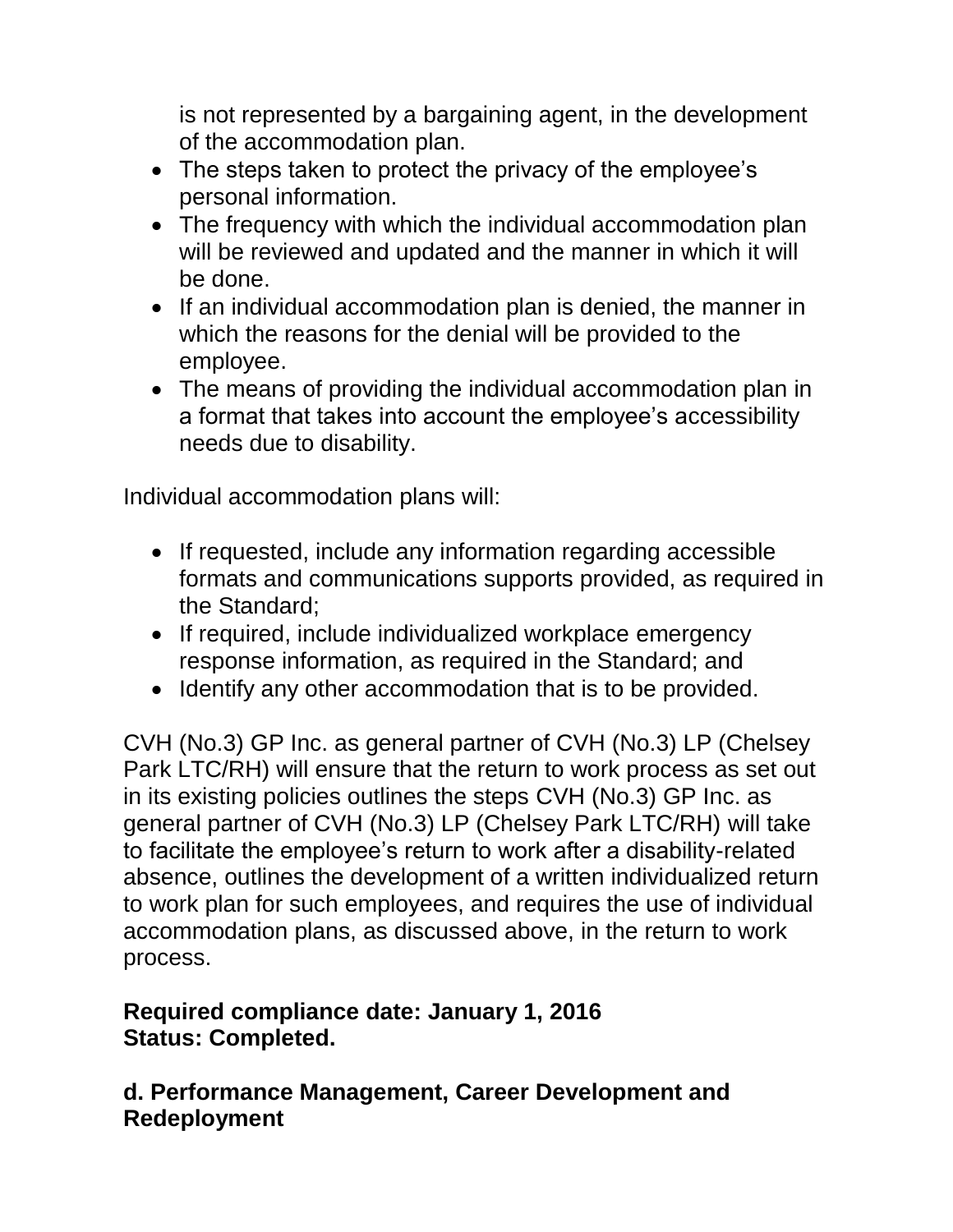## **Commitment:**

CVH (No.3) GP Inc. as general partner of CVH (No.3) LP (Chelsey Park LTC/RH) will take into account the accessibility needs of employees with disabilities, as well as individual accommodation plans:

- When using its performance management process in respect of employees with disabilities;
- When providing career development and advancement to its employees with disabilities;
- When redeploying employees with disabilities.

# **Planned Action:**

In accordance with the IASR, CVH (No.3) GP Inc. as general partner of CVH (No.3) LP (Chelsey Park LTC/RH) will:

- Review, assess and, as necessary, modify existing policies, procedures, practices and templates to ensure compliance with the IASR;
- Take the accessibility needs of employees with disabilities and, as applicable, their individualized accommodation plans, into account when:
	- <sup>o</sup> Assessing performance
	- <sup>o</sup> Managing career development and advancement
	- <sup>o</sup> Redeployment is required

#### **Required compliance date: January 1, 2016 Status: Completed.**

### **8. Design of Public Spaces Standard (Accessibility Standards for the Built Environment)**

CVH (No.3) GP Inc. as general partner of CVH (No.3) LP (Chelsey Park LTC/RH) will follow the standards set out in the Design of Public Spaces Standard in circumstances where it qualifies as an obligated organization under the Act and constructs or redevelops any public space to which the Act applies.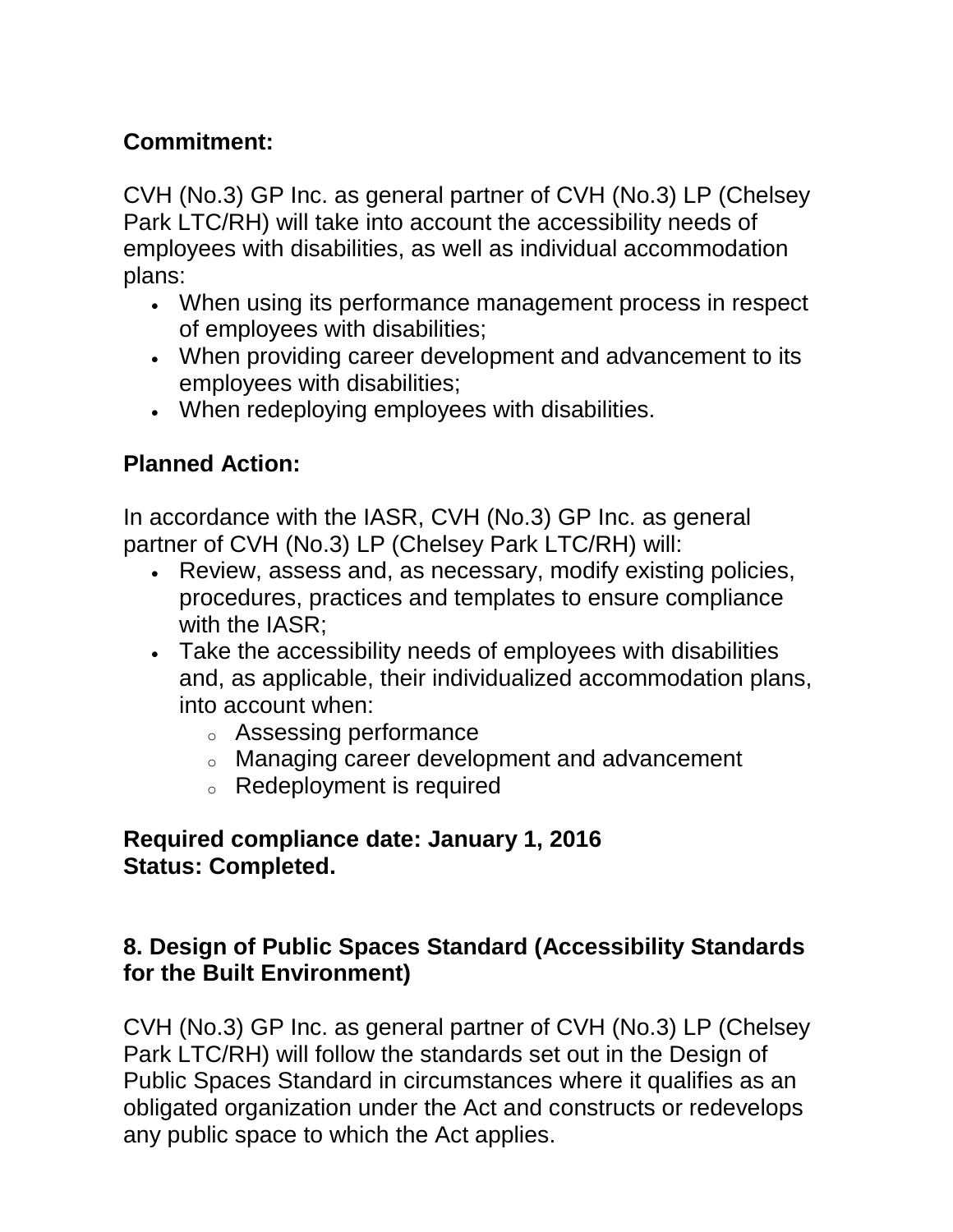CVH (No.3) GP Inc. as general partner of CVH (No.3) LP (Chelsey Park LTC/RH)'s company policies for preventive and emergency maintenance will apply equally to the accessible elements of any public spaces within our built environment to which the Act applies.

Where accessible elements attached to any public spaces to which the Act applies are not in working order due to temporary disruptions, the organization will issue a public notice in a timely manner in the event of a planned or unexpected disruption of service or inaccessibility of facilities used by persons with disabilities. The notice will include the reason of the disruption, the anticipated duration, and a description of alternative facilities or service, if any, that may be available.

#### **Required compliance date: January 1, 2017 Status: Completed.**

## **9. Customer Service Standard**

#### **Commitment:**

The Customer Service Standard was created to establish accessibility standards for customer service in Ontario. In keeping with this regulation, the organization is committed to providing respectful services that focus on the unique needs of the individual.

To achieve this, the organization makes reasonable efforts to ensure that its policies, procedures and practices pertaining to the provision of goods and services to the public and other third parties adhere to the following guiding principles as set out in the IASR.

- Our goods and services must be provided in a manner that respects the dignity and independence of persons with disabilities.
- The provision of our goods or services to persons with disabilities and others must be integrated unless an alternate measure is necessary, whether temporarily or on a permanent basis, to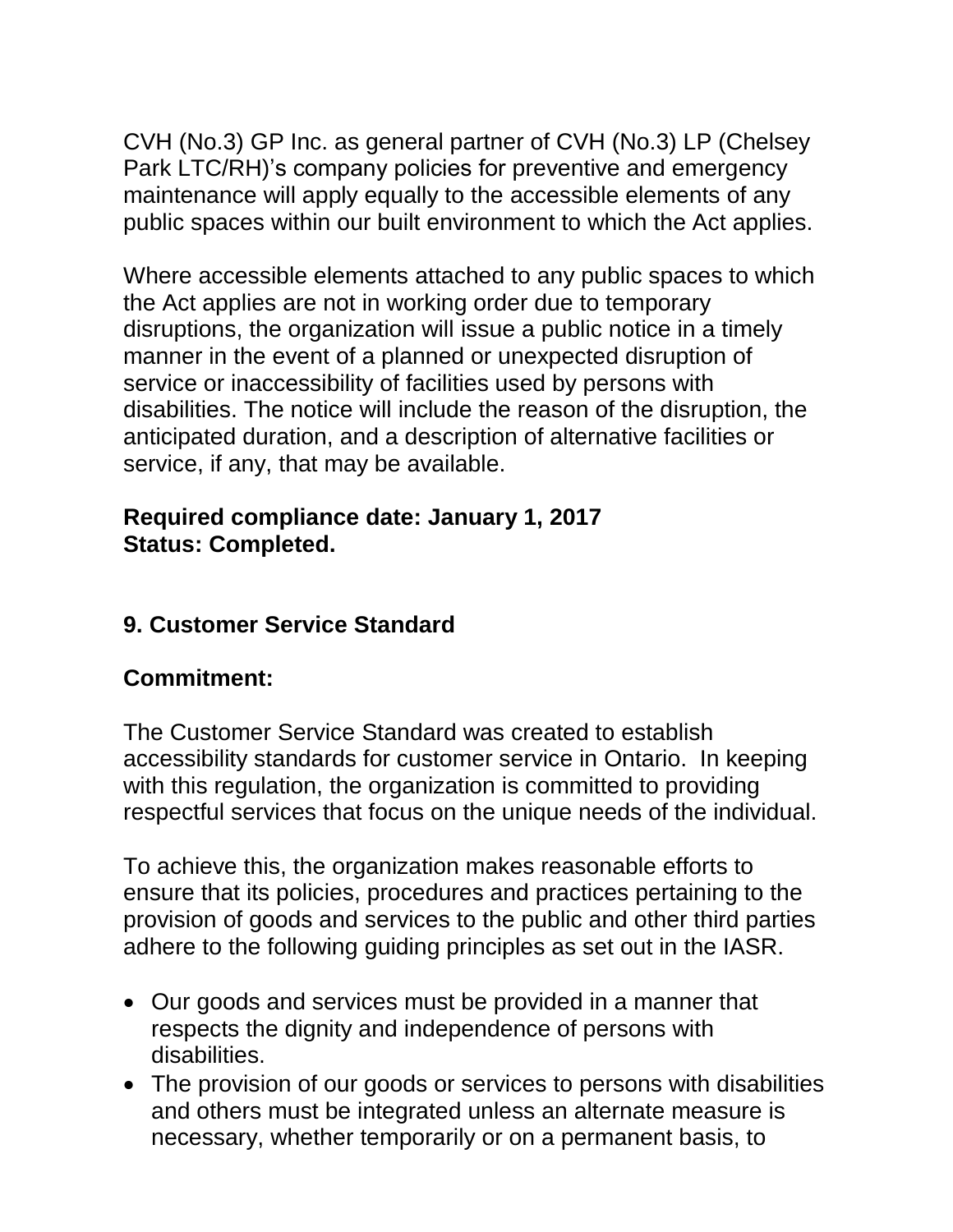enable a person with a disability to obtain, use or benefit from the goods or services.

• Persons with disabilities must be given an opportunity equal to that given to others to obtain, use and benefit from the goods or services.

## **Action Taken:**

The following measures have been implemented by CVH (No.3) GP Inc. as general partner of CVH (No.3) LP (Chelsey Park LTC/RH):

- Ensuring that the updated requirement (see reference to July 1, 2016 update below) that every person who is an employee of, or a volunteer with, CVH (No.3) GP Inc. as general partner of CVH (No.3) LP (Chelsey Park LTC/RH), every person who participates in developing CVH (No.3) GP Inc. as general partner of CVH (No.3) LP (Chelsey Park LTC/RH)'s policies and every other person who provides goods, services or facilities on behalf of CVH (No.3) GP Inc. as general partner of CVH (No.3) LP (Chelsey Park LTC/RH), receive training about the provision of the provider's goods, services or facilities, as the case may be, to persons with disabilities.
- Ensuring completion of accessibility training is tracked and recorded;
- Ensuring staff are trained and familiar with various assistive devices that may be used by customers with disabilities who are accessing the CVH (No.3) GP Inc. as general partner of CVH (No.3) LP (Chelsey Park LTC/RH)'s goods or services;
- Ensuring customers accompanied by a guide dog or other service animal in areas of CVH (No.3) GP Inc. as general partner of CVH (No.3) LP (Chelsey Park LTC/RH) open to the public and other third parties, are accommodated. In regards this requirement, the organization also implemented the updated requirement (see reference to July 1, 2016 update below) expanding the list of regulated health professionals able to authorize a service animal;
- Ensuring that if a person with a disability is accompanied by a support person, the support person is accommodated. In regards this requirement, the organization also implemented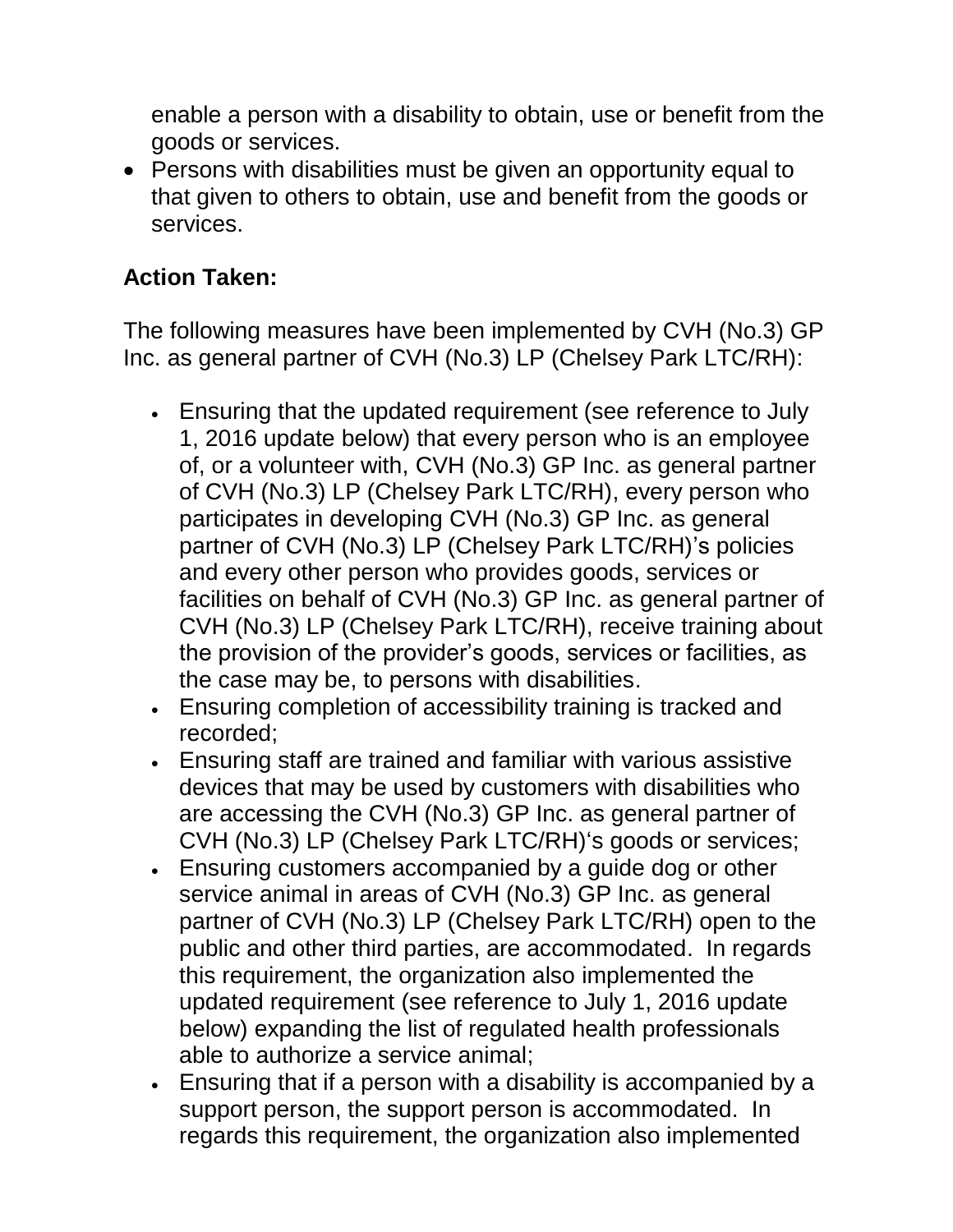the updated requirement (see reference to July 1, 2016 update below) with respect to consulting with the person with the disability about the need for a support person and that such support person may only required by the organization under the circumstances described in the Act.

- Issuing a public notice in a timely manner in the event of a planned or unexpected disruption of service or inaccessibility of facilities used by persons with disabilities. The notice must include the reason of the disruption, the anticipated duration, and a description of alternative facilities or service, if any, that may be available.
- Continuing to welcome and appreciate feedback from persons with disabilities through multiple communication methods.
- In regards to accessible formats and communications supports, the organization implemented the updated requirement (see reference to July 1, 2016 update below) that the organization shall, on request, and in consultation with the person making the request, provide or arrange for the provision of the document, or the information contained in the document (a) in a timely manner that takes into account the person's accessibility needs due to disability; and (b) at a cost that is no more than the regular cost charged to other persons.

#### **Required compliance date: January 1, 2012; Updates July 1, 2016 to noted sections Status: Completed.**

## **10. Compliance**

#### **Planned Action:**

CVH (No.3) GP Inc. as general partner of CVH (No.3) LP (Chelsey Park LTC/RH) will file the accessibility report required under the Act in accordance with the provisions contained in the Act using the Accessibility Compliance Reporting Tool at Service Ontario's One-Source for Business website.

#### **Next Required compliance date: December 31, 2017**